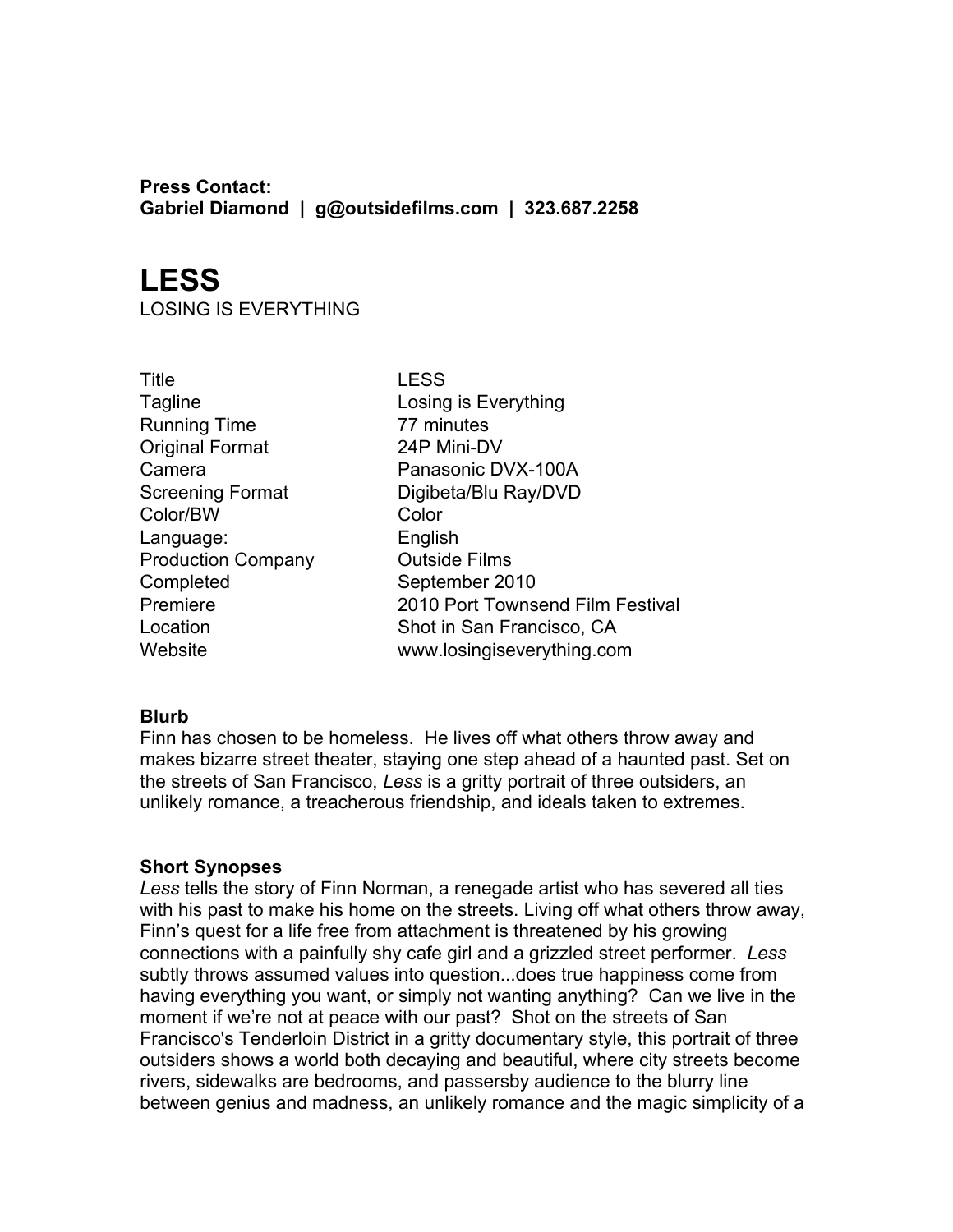city witnessed anew.

### **Medium Synopses**

Could the quickest route to enlightenment be straight into the gutter? *Less* is a dark urban fairy tale about ideals taken to extremes.

Finn Norman (Zak Barnett) has chosen to be homeless on the streets of San Francisco. In pursuit of a life free of materialism, conformity and societal expectations, he has abandoned everything to live off what others throw away. Unfettered by time, responsibilities, or the burden of relationships, it appears he has discovered true freedom.

But two lost souls he encounters throw his ideals and solitude into question. Mia (Rebecca Noon) is a painfully shy cafe girl who envies his reckless abandon, and Gunther (Lew Levinson), a savant street performer, mentors him with hodgepodge spirituality and sidewalk antics. Despite his disdain for any form of attachment, Finn finds himself deeply connected with them and begins to see the difference between freedom and escapism until he is forced to confront the things that led him to live outside.

LESS subtly throws assumed values into question: does happiness lie in having everything you want, or simply not wanting anything? Can we live in the moment if we're not at peace with our past? Shot on the streets of San Francisco's Tenderloin District in a gritty documentary style, this portrait of three outsiders shows a world both decaying and beautiful, where city streets become rivers, sidewalks are bedrooms, and passersby an audience to the blurry line between genius and madness, an unlikely romance, and the magic simplicity of a city witnessed anew.

# **Full Synopsis**

Could the quickest route to enlightenment be straight into the gutter?

FINN NORMAN (Zak Barnett) is a young man who has severed all ties with a dark past to make his home on the streets of San Francisco. In pursuit of a life free of materialism, conformity and societal expectations, he has abandoned everything to live off what others throw away. The streets become his partner in this search for true freedom, his desire to live fully and without attachment. Each new day is a revelation, but Finn is living with a secret that he is hesitant to reveal, even to himself.

We meet Finn several months after he's left everything he knew behind. He is recklessly impulsive, balanced between the anonymity of being just another invisible huddled mass, and the desire to reach out and disrupt the doldrums of passersby. But two lost souls he encounters throw his ideals and solitude into question.

GUNTHER (Lew Levinson), a sly vagabond and apparent savant, enlists himself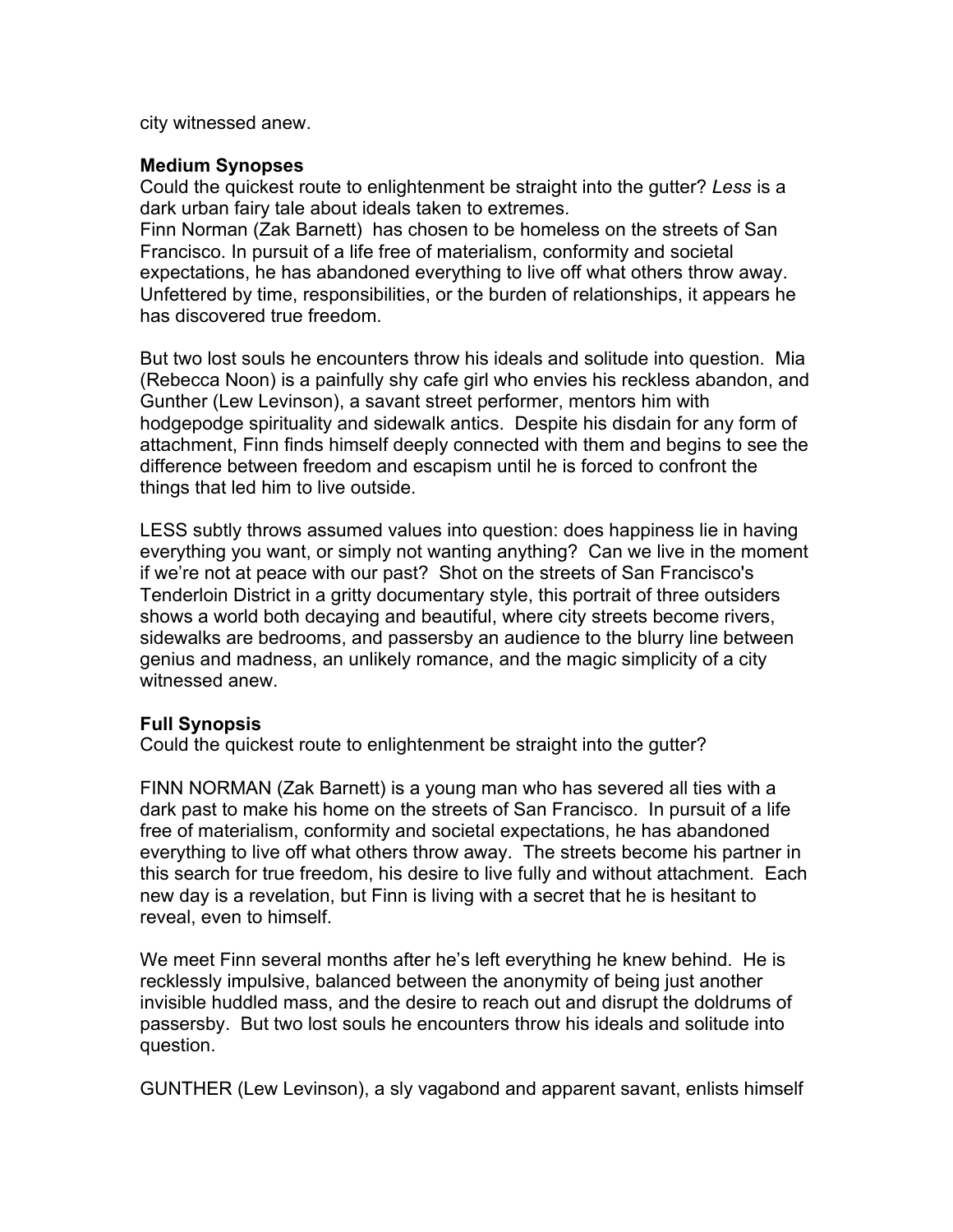as Finn's mentor. Together they begin to explore hidden landscapes, forbidden buildings and become partners in publicly unveiling the extraordinary in the mundane. As camaraderie with Gunther develops and his daily routine solidifies, freedom evolves into connection. Finn finds himself beginning to trust.

MIA (Rebecca Noon) is a quiet, wide-eyed girl who works in a café near the street that Finn makes his home. Mia's daily routine consists of a lonely apartment and an unfulfilling job. She longs for the reckless abandon she sees in Finn, and she is compelled to take him home but their passionate connection incites painful flashbacks for him. To continue to avoid his past, he is forced back out on the street where he is free to recreate his own form of amnesia. After Mia's tender attempts to win his affection fail, she shames him into seeing the selfishness and isolation of his lifestyle.

Finn's construct crumbling, he runs to Gunther for guidance and distraction. After they put on a Butoh inspired hobo mime street performance, Gunther's true nature is revealed and Finn is left utterly alone. His world unravels. Wracked with agony, wasting away in the harshness of his surroundings, he seeks solace with Mia but her apartment is empty, and he has nowhere left to escape to. In the morning, under a freeway overpass he sees a vision, and finds the peace he's been searching for.

Outside Films presents this unique and compelling first feature from filmmakers Gabriel Diamond, Zak Barnett and Gabriel Goldstein. LESS subtly throws assumed values into question: does happiness come from having everything you want, or by simply not wanting anything? Can we live in the moment if we're not at peace with our past? Directed and shot by Diamond on the streets of San Francisco's Tenderloin District in gritty documentary style, this portrait of three outsiders shows a world both decaying and beautiful, where city streets become rivers, sidewalks are bedrooms, and passersby an audience to the blurry line between genius and madness, an unlikely romance, and the magic simplicity of a city witnessed anew.

Diamond, Barnett and Goldstein collaborated on Less for four years, sharing the responsibilities of writing, editing and producing. Nathan Matthew David and Hands contributed the score and original music, which also features songs by Ivy Ross.

# **Director's Statement (Gabriel Diamond)**

When I was a kid growing up in Berkeley I used to ride my bicycle up to Telegraph to watch the homeless people. I was intrigued by how they would act, talking to themselves, yelling, dancing, sleeping… all on the street, as people passed them by, pretending they weren't there.

After high school I volunteered to be a bell ringer for the Salvation Army. When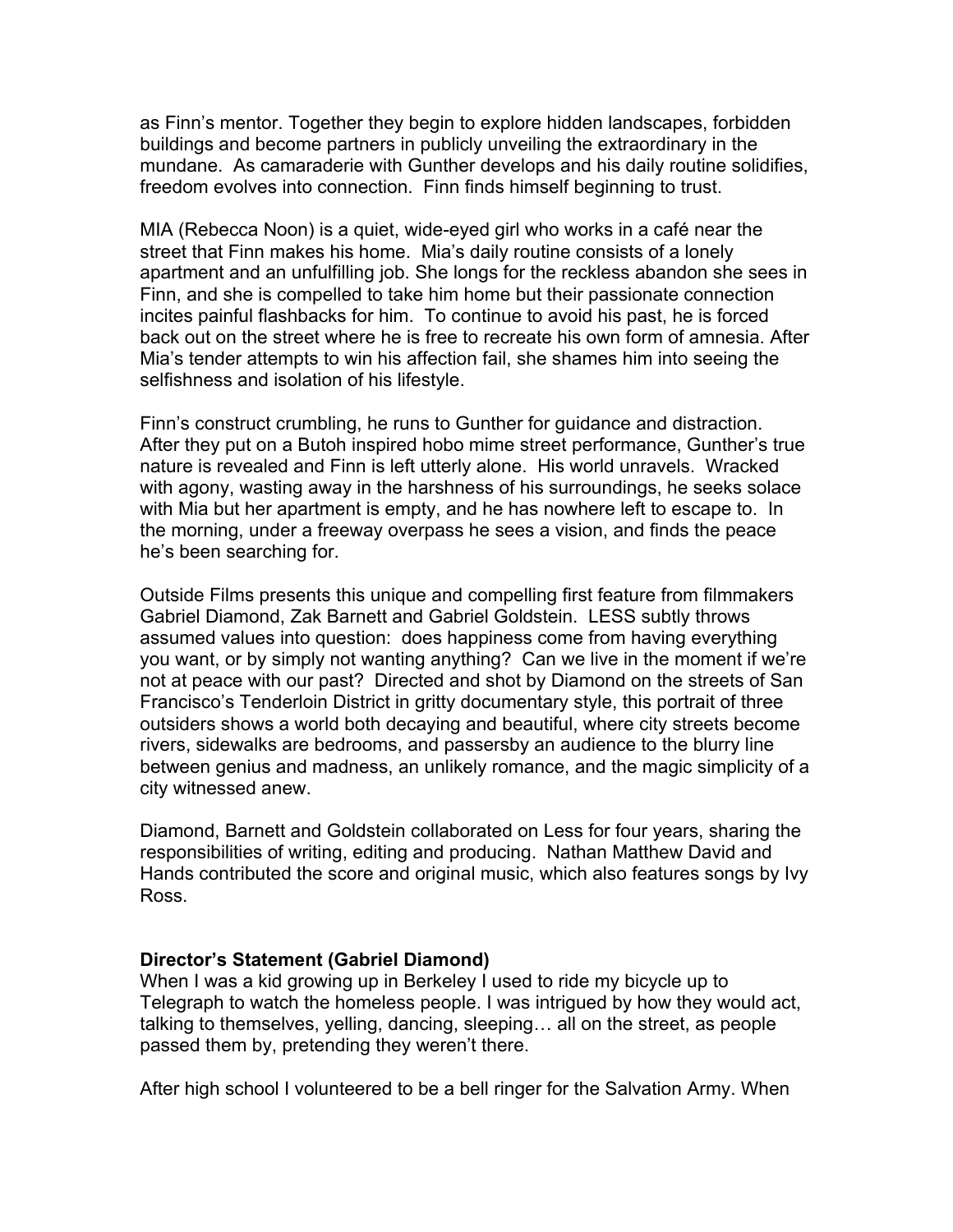people would smile at me, it made my day, and when they ignored me, it was devastating. Something about being on the street all day long made my heart open up and I vowed never to ignore panhandlers again.

At City College in San Francisco I took a class on James Joyce's Ulysses and something about the audacity of that book and the teacher's passion for it compelled me to undertake a symbolic task that both intrigued and terrified me: hitchhiking alone from Berkeley to the Grand Canyon and back. After a week of adventure, from having a knife pulled on me, being propositioned by a drug pusher/wannabe John, spending Christmas Eve in the Flagstaff police station, sleeping in bushes, caves, and snow, and meeting some true angels, the image that has stayed with me more than any other was the feeling of standing alone, on the side of the road, with my thumb out, having no idea where I was going, when, or with whom. Since then I have held that experience in my memory as the ultimate state of freedom.

In 1996 I woke up one morning with a question I was compelled to ask strangers: "What was the last beautiful thing you saw?" Camera in hand, I interviewed people on the street in Berkeley and San Francisco, half of them homeless. Many people didn't know or couldn't think of anything. [Most men said a woman, most women said their children.] But the people who tended to have the most original and unique responses were homeless. My favorite was from a deaf man pushing a shopping cart full of recycling, he answered in his broken speech that 14 days earlier he'd been at the Cliff House and some people had left a quarter in the telescope and he looked through it and saw a big ship coming through the fog about to go under the Golden Gate Bridge. It broke my heart. This man whose livelihood was based on scavenging what others throw away had the most specific answer of anyone. One might think he'd be the most miserable, but his appreciation for simple beauty and humble gratitude confirmed something that had been brewing in me for many years: there is a hidden gift to living on the street, that somehow having nothing would might allow one to feel gratitude and compassion much more than "homed" people.

I began to harbor a naïve fantasy of being homeless, a cross between a monk, hippie, performance artist, and traveler. I felt if I had a second life to live, and could gamble one away, I'd go off and live that life, but alas, I do not.

So I made a movie about it instead.

# **FILMMAKER BIOS**

# **Gabriel Diamond (Director, Cinematography, Story, Writer, Editor)**

Gabriel is a director, actor, cinematographer, and teacher. He got his start in movies by taking a video production class in the  $9<sup>th</sup>$  grade at the local cable TV station in Oakland, CA. After high school he set down the camera and took up acting. After graduating from Trinity Rep Conservatory in Providence, RI, he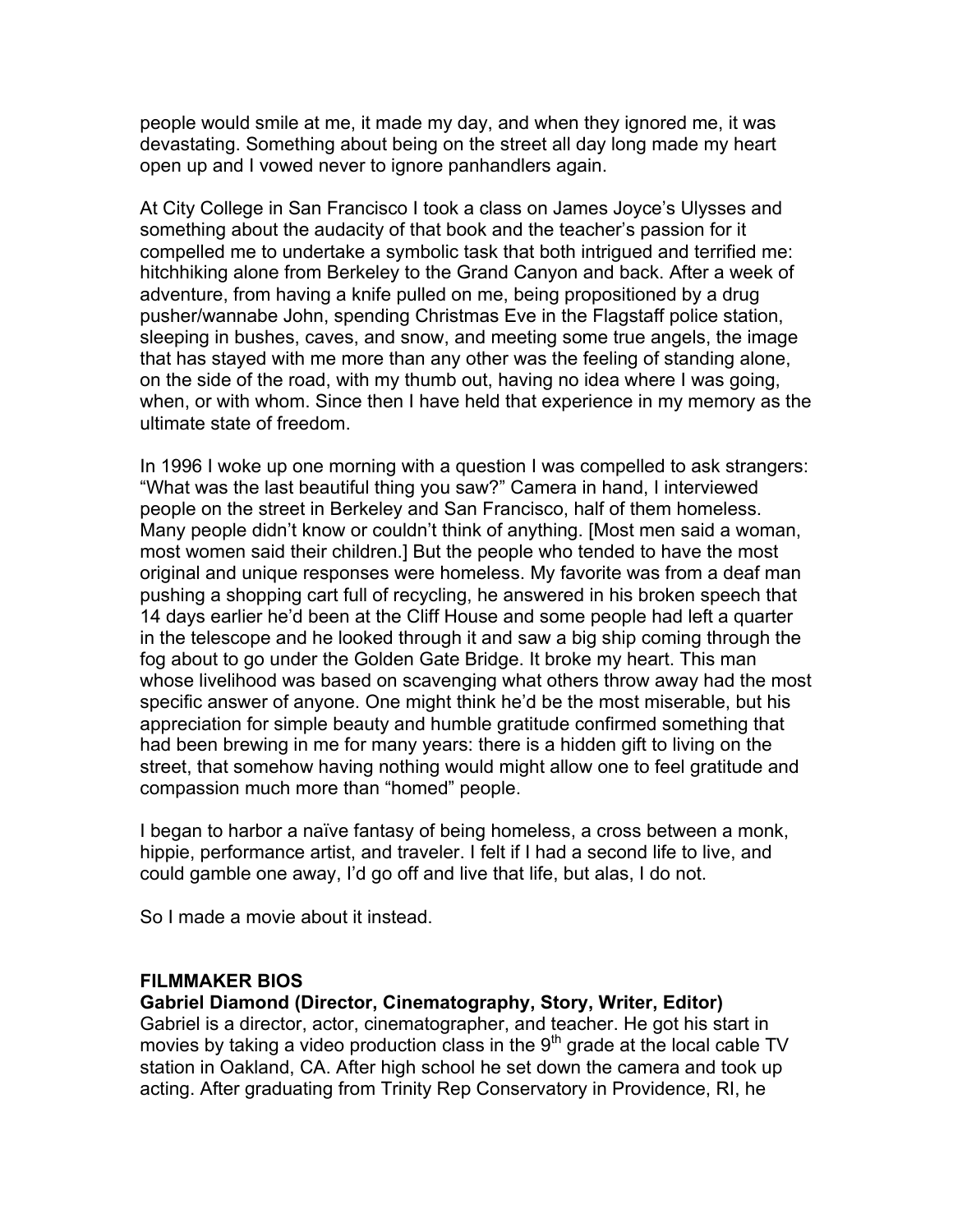toured the country with a traveling children's theater troupe, appeared around the Bay Area on various stages, bunches of independent films, and is a founding member of Cutting Ball, and Precarious Theater. Now he travels the globe shooting documentaries, music videos, and other fun stuff. See www.outsidefilms.com for more.

## **Zak Barnett (Lead Actor, Writer, Editor, Co-Director)**

Zak wrote, directed and starred in his first play when he was 16, and has been working on stage and in film ever since. He studied at NYU-Tisch School of the Arts, the American Conservatory Theater, New College of California and San Francisco State University, earning both Bachelor's and Master of Fine Arts in Acting and Playwriting.

While working as an actor on various film and theater projects, Zak Co-Founded and served as Artistic Director of the experimental theater company "ghosttown", for which he won numerous grants, residencies and awards, including the Zellerbach Family Fund Multi-Disciplinary Grant in 2000, the New College Performing Artist in Residence grant from 1999-2001, and the 2006 Highsmith Award for Best Gay and Lesbian Play. From 2001-2008, Zak Founded and served as Chair of the Experimental Performance Institute (EPI) at New College of California: the first BA, MA and MFA program in the world focused exclusively on experimental, queer and activist performance.

Since Moving to Los Angeles, Zak has been working as an actor, writer and director, as well as coaching actors privately and at Margie Haber Studios: the recipient of "Best Audition Studio" in the 2009 Backstage Reader's poll.

Zak is now in development for his second feature film with a major indie film production company.

# **Gabriel Goldstein (Writer, Editor, Co-Director)**

Gabriel Goldstein is a filmmaker, writer and musician raised in the blue ridge mountains of Virginia. He was studying film at San Francisco City College and living in a communal warehouse in '05 when the universe (in the form of Gabriel Diamond) found him through craigslist, and called him into action, initially to write the screenplay for LESS. His roles expanded from Writer to Assistant Director to Co-Producer to Editor until eventually he had earned "film by" credit. LESS is his first feature film.

His previous work includes, as a writer: two produced plays (THiS and Indigo Don't Vote); as a filmmaker: an experimental documentary feature (Making Sense of It All), nine short films; and as a musician, two solo albums and three years, a U.S. tour, EP and full-length album with Sweet Crude Bill & the Lighthouse Nautical Society. He currently moves from season to season as an itinerant artist.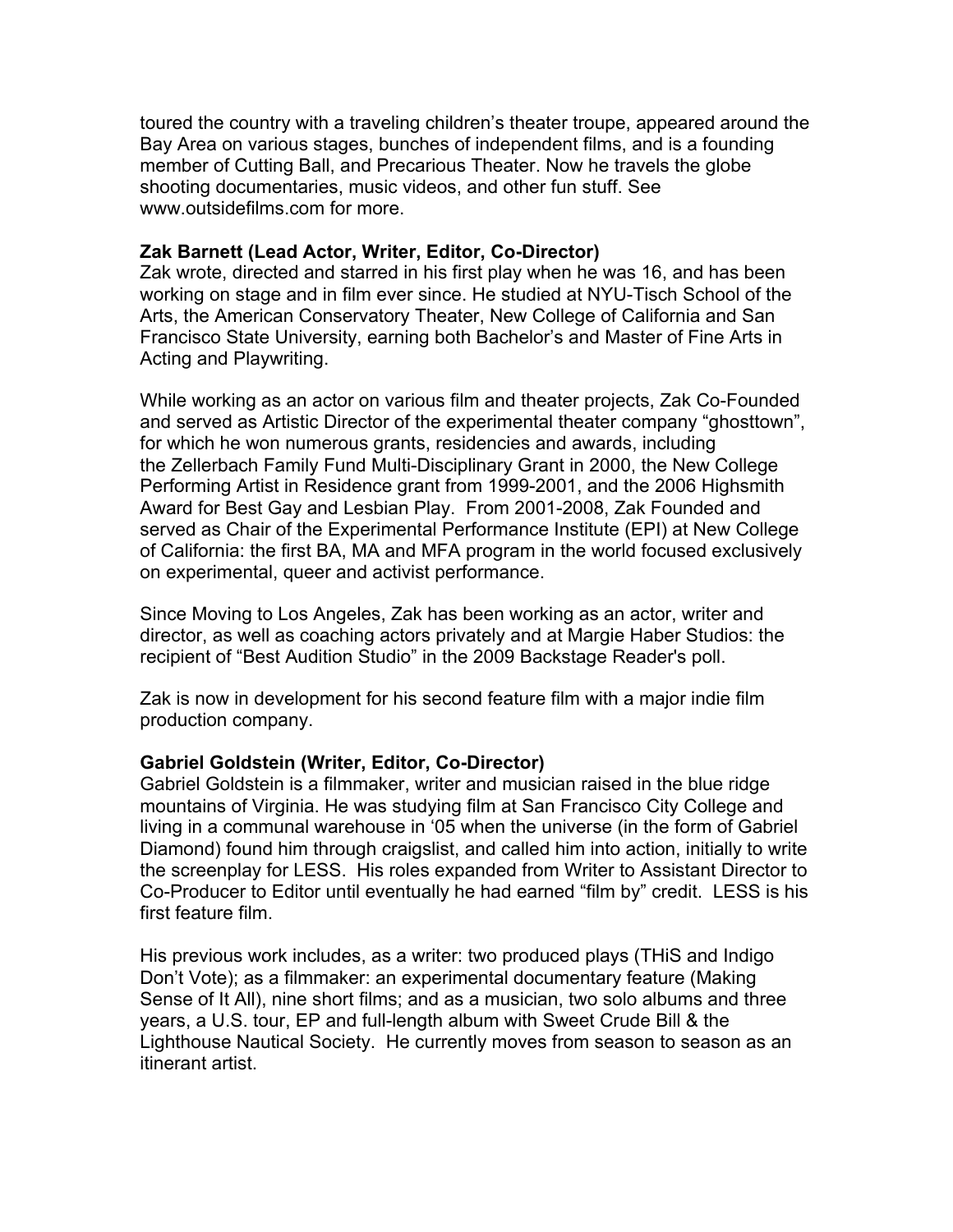# **Principal Cast**

### **Supporting Cast**

Paul David Crane Glen Dave Amiott Beaten Man Walter McQuesten Tourist with Polaroid **Dan Griffiths** Cafe Girl **Cafe Community** Lea Endres Teddy Deacon Tillman Girl at Performance **Kelcie Stranahan** Woman with glasses Glenda Solis Women at Café **Sara James** Sara James

Man at Café **Jeff Redlick** Finn's Wife in Photo **Leah Diamond** Finn's Son in Photo Robert Sloan Customers in café Gabriel Goldstein

Finn Zak Barnett Mia **Mia Rebecca** Noon Gunther **Lew Lew Lewinson** 

> Diane B. Rooney Diane Rooney Faheem Salemi

#### **PRINCIPLE CAST BIOS Rebecca Noon (Mia)**

Rebecca is a collaborative theatre artist, devising and performing plays from Egypt to Alaska. She trained at the London International School of Performing Arts, is a member of San Francisco-based theatre company mugwumpin and a founding member of the East Coast-based Burvil Hoist. Long before *Less,* Rebecca spent three years performing a one-woman show for the Faithful Fools, a San Francisco street ministry. As a Fool she participated in numerous street retreats, including one week long retreat where she slept, ate, and lived for seven days in San Francisco's Tenderloin. In Mia Rebecca found a role she enjoyed so much that it was hard to let her go. After production ended, Rebecca took her first coffee shop job. It did not end well. Now Rebecca lives mostly in Rhode Island with her main squeeze Jed.

# **Lew Levinson (Gunther)**

Since the character, Gunther, is the antithesis of my image of myself. I found it freeing from the restraint of worrying if anyone would think he was like me. The 20 of the 21 characters I had previously portrayed were so much closer to the me I recognize as me. Having acted and directed most of my life for the stage, having a large part in a film was a really exciting experience.

I tried hard to internalize Gunther, to like the Gunther in me, but I never liked him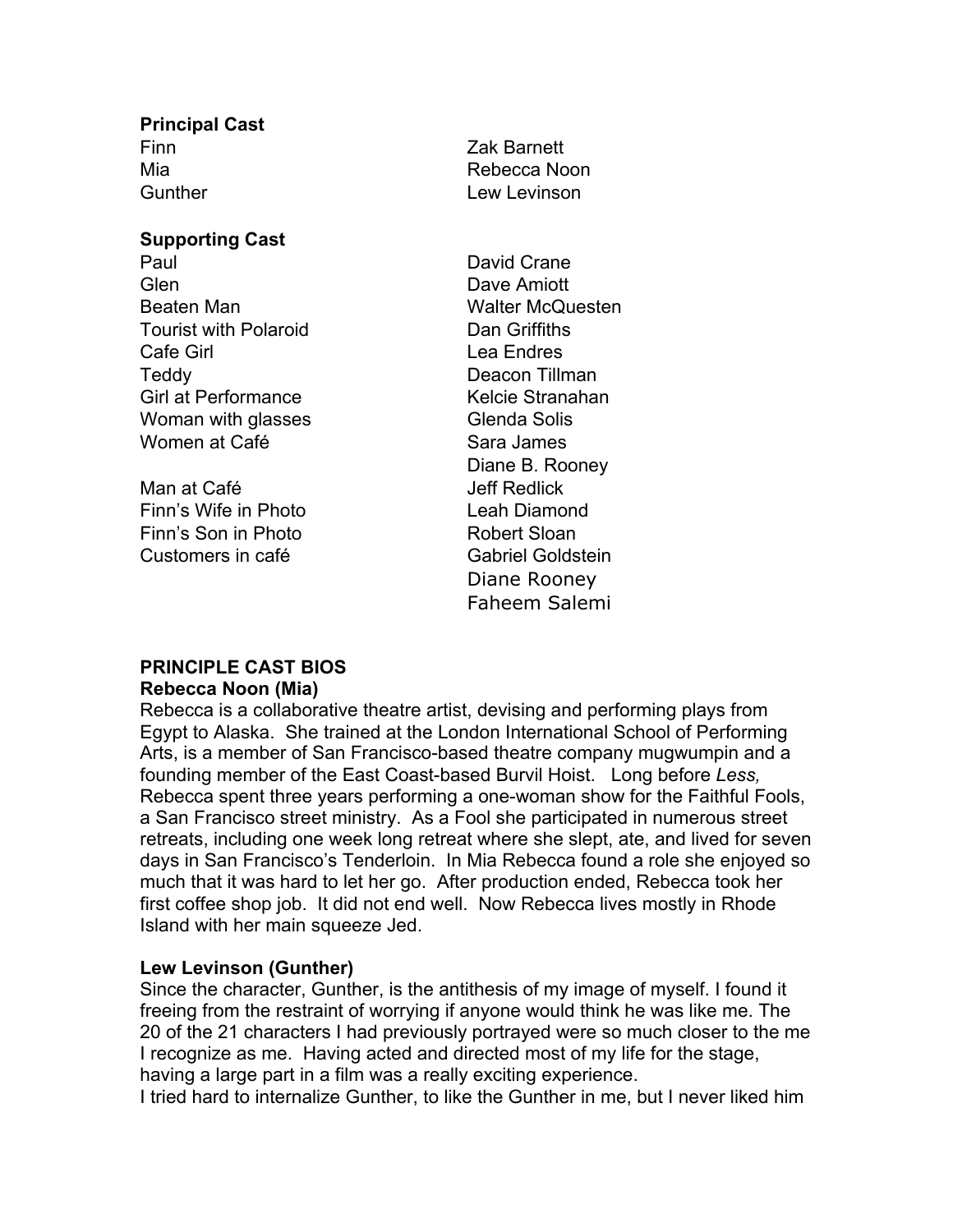myself. Maybe that is why the bad guys do such risky stuff, a motive for their selfdestruction.

# **SOUND Nathan Matthew David (Score)**

Nathan Matthew David's music has been heard in film festivals around the world. He has composed music for over ten feature films including the award-winning feature documentaries "Children of the War" (Hijos de la Guerra) and "The Philosopher Kings", as well as the award-winning feature narrative, "The Lost Coast". In addition to film work, he has written for television, video games and video art. HYPERLINK

"http://www.nathanmatthewdavid.com/"www.nathanmatthewdavid.com

"I was very fortunate to work on *Less*. The film provided a unique and beautiful canvas upon which to collaborate with Gabriel and Zak, as well as the wonderful co-composers, Geoff and Ryan. I hope the film has the same impact on its viewers as it had on me. It forever will be a film that I remember."

# *Hands***: Geoffrey Halliday & Ryan Sweeney (Score)**

Hands is an up and coming indie act out of Los Angeles, with two core members, Ryan Sweeney and Geoffrey Halliday. Originally started as Geoffrey's electronic solo project in 2008 the project quickly bloomed when he met and collaborated with fellow east coaster, Ryan Sweeney after their move to LA. They mix a wide array of influences into their music while relying on strong compositions and interesting arrangements to express their ideas with a pop sensibility hard to ignore.

For "Less" they employed a wide array of instruments and moods in order to capture the desolation and loneliness expressed through the intimate character relationships. Now working on a follow up their "Cities EP" released in May 2008, they are finding new ways to create and record music. A new single, "Hold" is set to be released via Creative Commons and the label Headphonica. See HYPERLINK "http://www.myspace.com/handsmusic" www.myspace.com/handsmusic for more.

# **Ivy Ross (Songs)**

Ivy is a traveling musician, teacher, recording artist and play-writing coach based out of Portland Oregon. Her work in the Bay Area in the late 20th century included documenting artistic endeavors of many of the local homeless population. It is no surprise that the songs that emerged from her restless psyche and minimalist aesthetic fell gently into place amidst the landscape of 'Less'.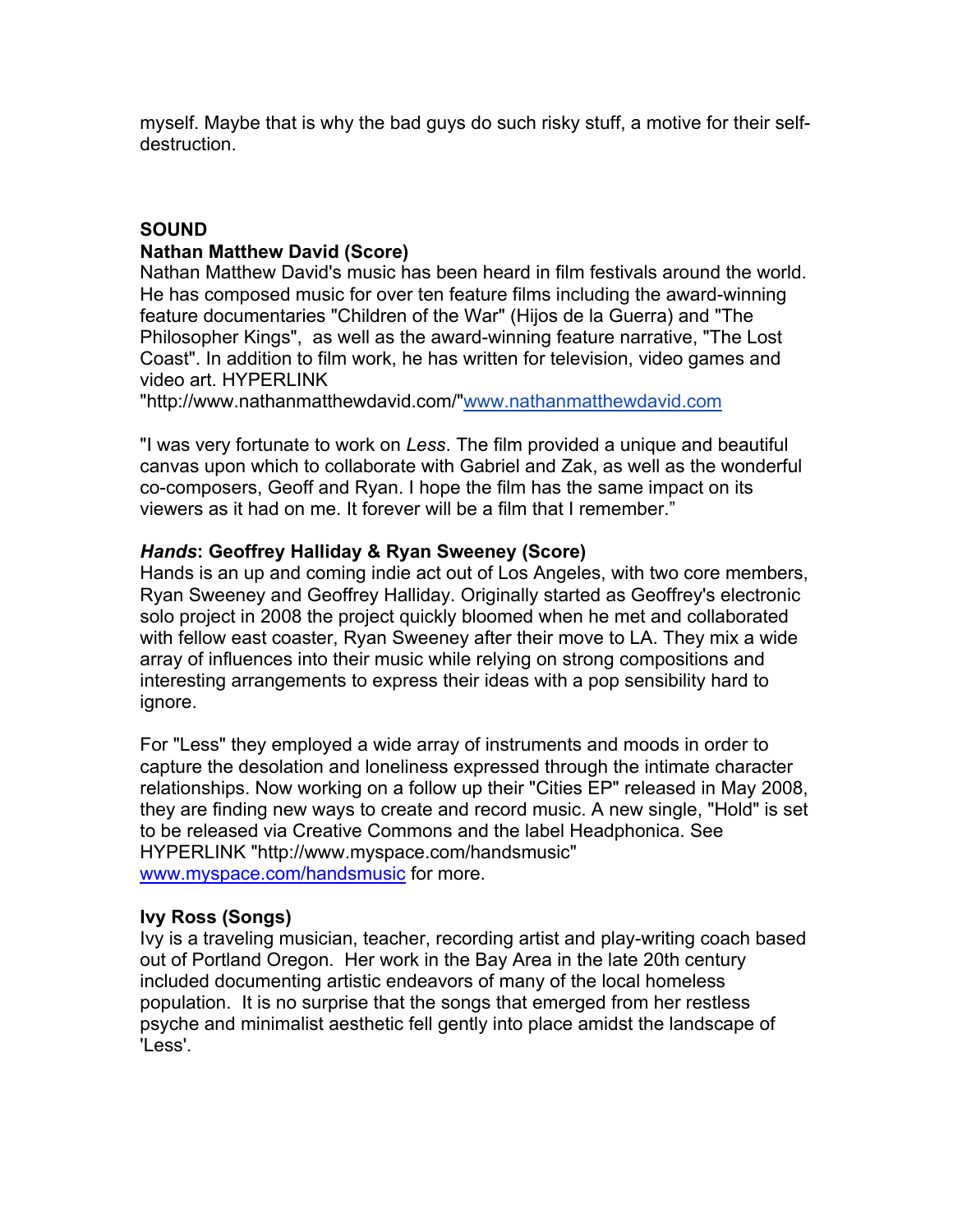## **CREW**

#### **Director/Cinematographer** Gabriel Diamond

### **Co-Directors**

Gabriel Goldstein Zak Barnett

# **Written | Edited | Produced**

Gabriel Diamond Zak Barnett Gabriel Goldstein

#### **Original film score by**

Nathan Matthew David Geoffrey Halliday Ryan Sweeney

## **Featuring original songs by:**

Ivy Ross Hands Tommy Rickard Dylan Trees

# **Sound Design & Additional Music**

Robert Brinkerhoff

#### **Color Correction & Titles** Dan Wilken

#### **Editing Consultants**

Patrick Barnes Matthew Beighley

# **Second Assistant Editor**

Julia Robertson

#### **Additional Writing and Story Consultant** Jennifer Tien

**Production Manager** Carrie Schreck

# **Gaffer**

Ren Dodge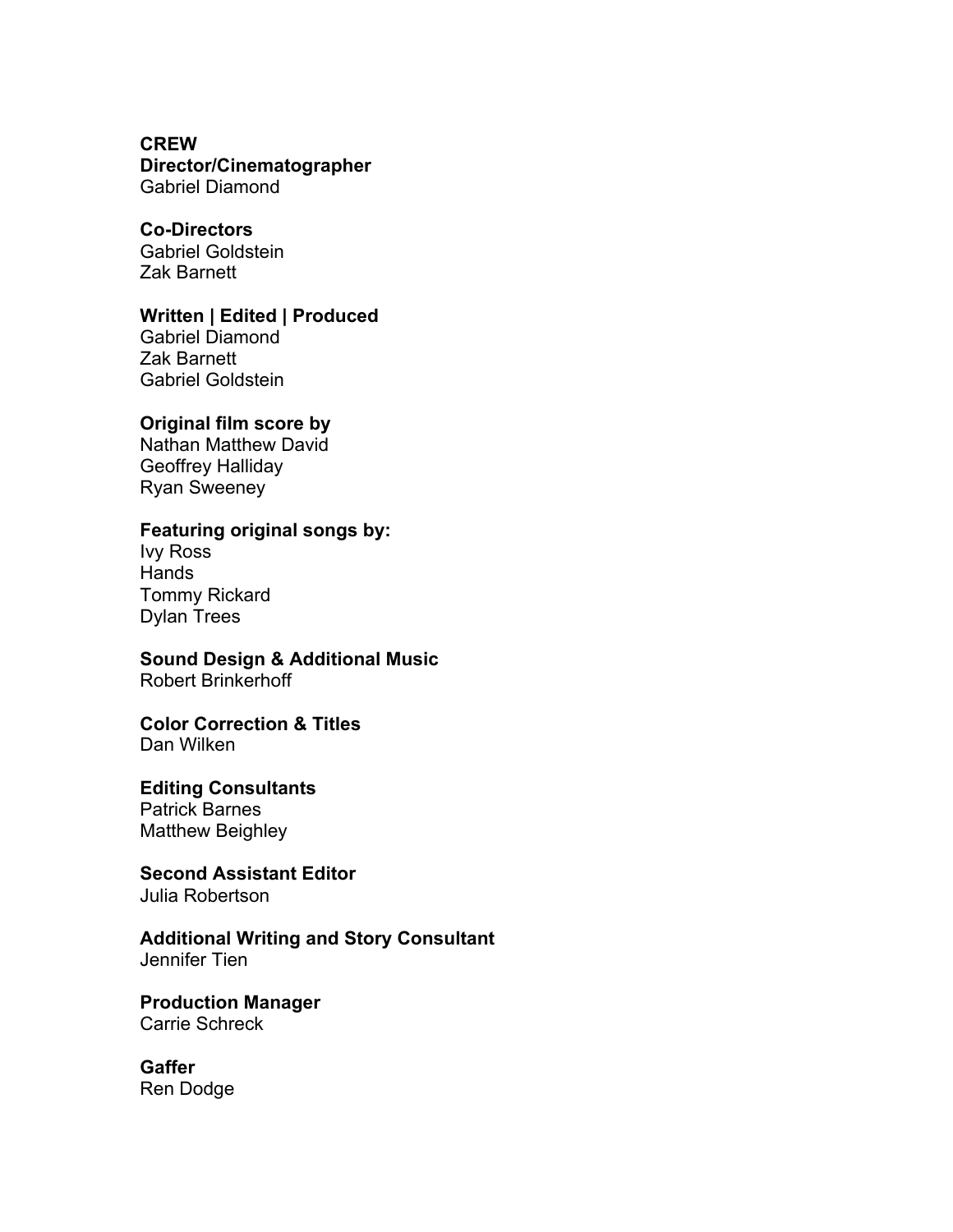**Second AD**

Fay Dearborn

# **Location Sound**

Mandel Lum Ryan Macarthur Richard Sammons

#### **Steady Cam Operator** Robert Render Harrison

**Second Assistant Camera** Carrie Schreck

**Art Direction | Make Up | Wardrobe** Beth Alyse Snyder

**Special Effects Make Up** Alexis Johansing

**Mia's art work** Judd Vetrone

**Additional Costumes** Maria Meyer

**Set Photographer** Ren Dodge

#### **Mia's birds made by**

Judd Vetrone Nobuyo Kinoshita Bridget May Richard Griswald Keiko Maguro Jeff Cotler Sparky Levee

# **Location Assistants**

Deldelp Media Paul Burke

# **Casting Assistants**

Gabrielle Demestere Rami Margron